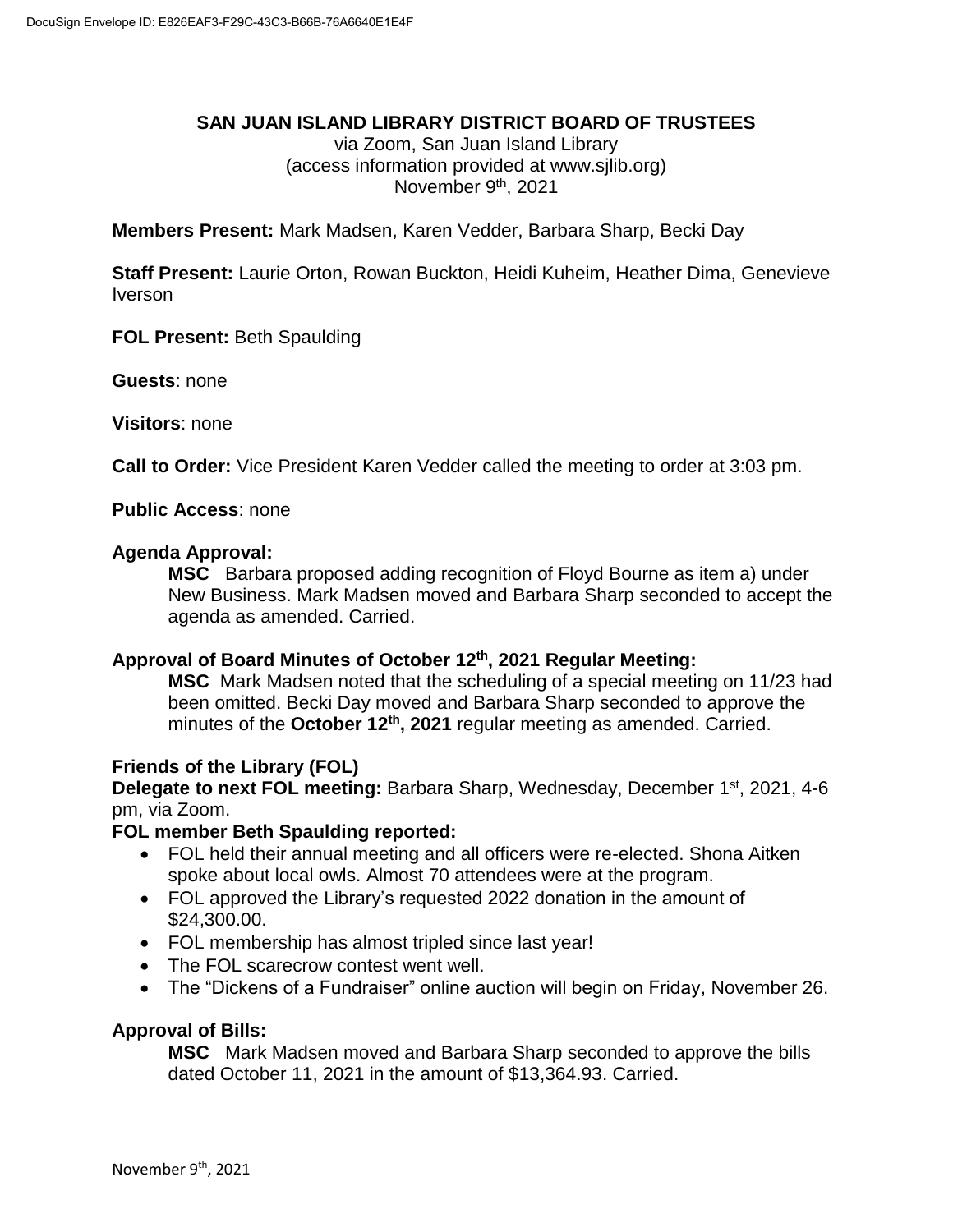**MSC** Becki Day moved and Mark Madsen seconded to approve the bills dated October 15, 2021 in the amount of \$11,751.78. Carried.

**MSC** Mark Madsen moved and Barbara Sharp seconded to approve the bills dated October 25, 2021 in the amount of \$24.130.05. Carried.

**MSC** Mark Madsen moved and Barbara Sharp seconded to approve the bills dated October 29, 2021 in the amount of \$6.29, pending director review. Carried.

**MSC** Mark Madsen moved and Barbara Sharp seconded to affirm the **October** 2021 Payroll dated October 25<sup>th</sup>, 2021 in the amount of \$67,509.45. Carried.

# **REPORTS**

## **Staff Member Visit**

Laurie introduced Genevieve Iverson, our Adult Programs Associate. Genevieve introduced herself and reported that:

- Zoom programming has been going well.
- Recently Thor Hanson gave an interesting talk about his new book "Hurricane" Lizards and Plastic Squid."
- Dr. Jason Hodin from the UW Labs spoke about our local sea star population and the UW Labs' Baby Sea Star Program.
- We recently held our first in-person program since COVID and since Genevieve has worked here. The program was a guided walk along the Pig War era military trail with Boyd Pratt and it went well.

# **Director Report (Laurie Orton)**

Laurie's written report was noted. Laurie also reported on the following:

- Amy Saxe-Eyler signed her employment contract for the position of Development Director and we are all very excited for her to start. She knows various donors who are anxious to help with the new project.
- We are now using a new Interlibrary Loan module in Polaris which allows patrons to see the status of their ILL at every step of the process. Brenna used this module at her old library and helped us to get it up and running here.
- Laurie praised Rowan for dealing with the various plumbing and janitorial issues that we had while Laurie was on vacation and getting temporary fixes in place.

# **Assistant Director/Adult Services Manager Report (Rowan Buckton)**

Rowan's written report was noted. Rowan also reported on the following:

• Rowan attended the debut of our new Story Walk program with Thor Hanson and it was a success. Families, children, and adults all enjoyed the event.

# **Youth Services Manager Report (Melina Lagios)**

Melina's written report was noted.

# **IT Administrator Report (Floyd Bourne)**

Floyd's written report was noted.